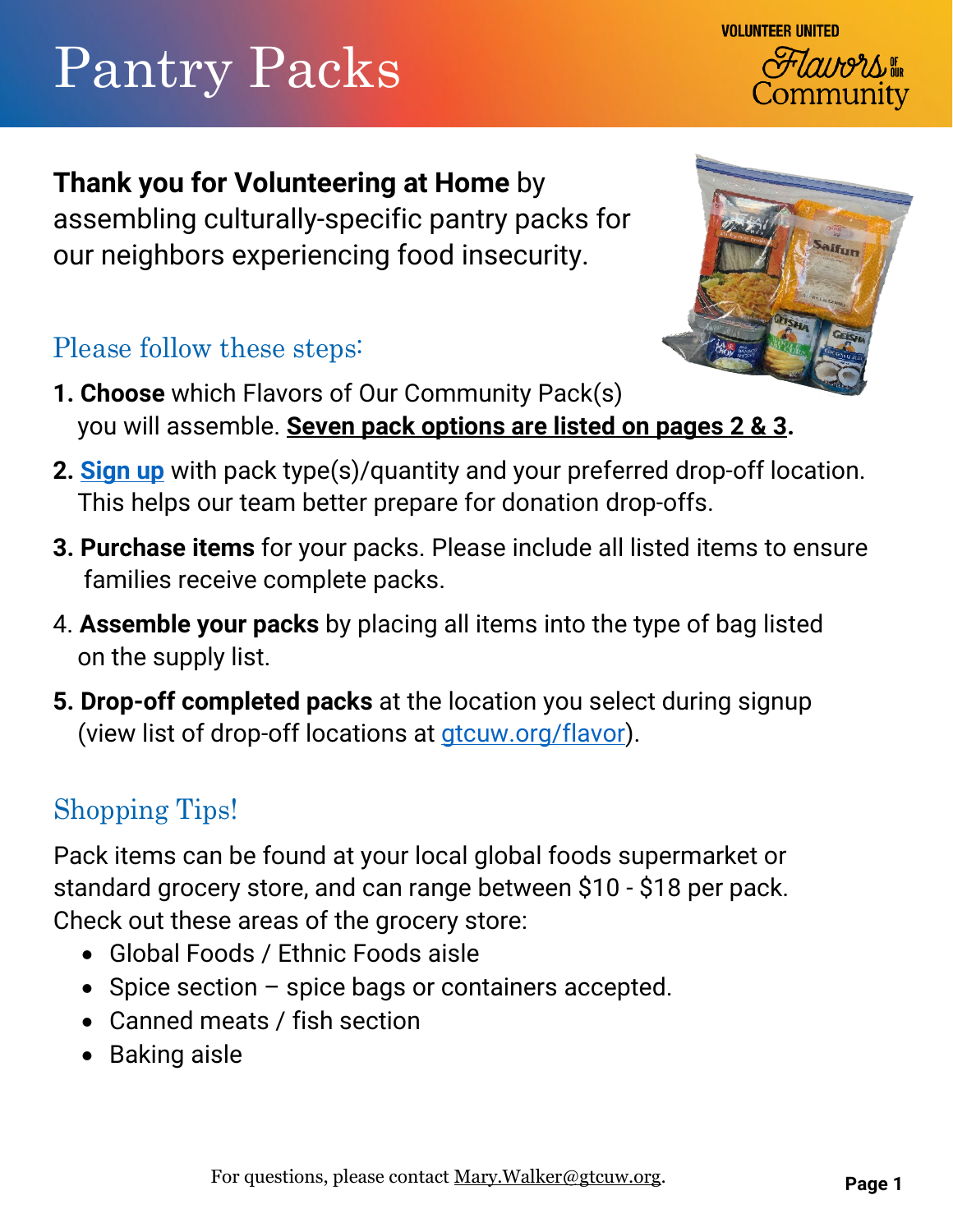# Pantry Packs



#### **Please include all items listed for each pack to ensure families receive complete packs.**

#### Southeast Asian Staples

1 (4 oz can) Asian Mackerels or Sardines 1 (14 oz can) Baby Corn (whole) 1 (8 oz can) Bamboo Shoots 1 (5 oz box) Bean Thread Noodles 1 (14 oz can) Coconut Milk 1 (14 oz box) Rice Noodles Place all items in a 2-gallon Ziploc bag

#### Southeast Asian Sauces

1 (8 oz) Chili Garlic Sauce 1 (7 oz) Fish Sauce 1 (10 oz) Hoisin Sauce 1 (17 oz) Siracha Sauce 1 (10 oz) Soy Sauce Place all items in a gallon Ziploc bag

#### Afghan Staples

1 (16 oz bag) Dried Lentils 1 (16 oz bag) Dried Split Peas 1 (16 oz bag) Dried Kidney Beans 1 (15 oz can) Garbanzo Beans 1 (32 oz) Basmati Rice 1 Box of Tea (black or green) Place all items in a 2-gallon Ziploc bag

#### Afghan Spices

1 (1 oz ground) Cardamom 1 (2 oz ground) Coriander 1 (.2 oz) Dill Weed 1 (2 oz) Paprika 1 (1 oz) Turmeric Place all items in a quart Ziploc bag









#### Pack options continued on page 3.